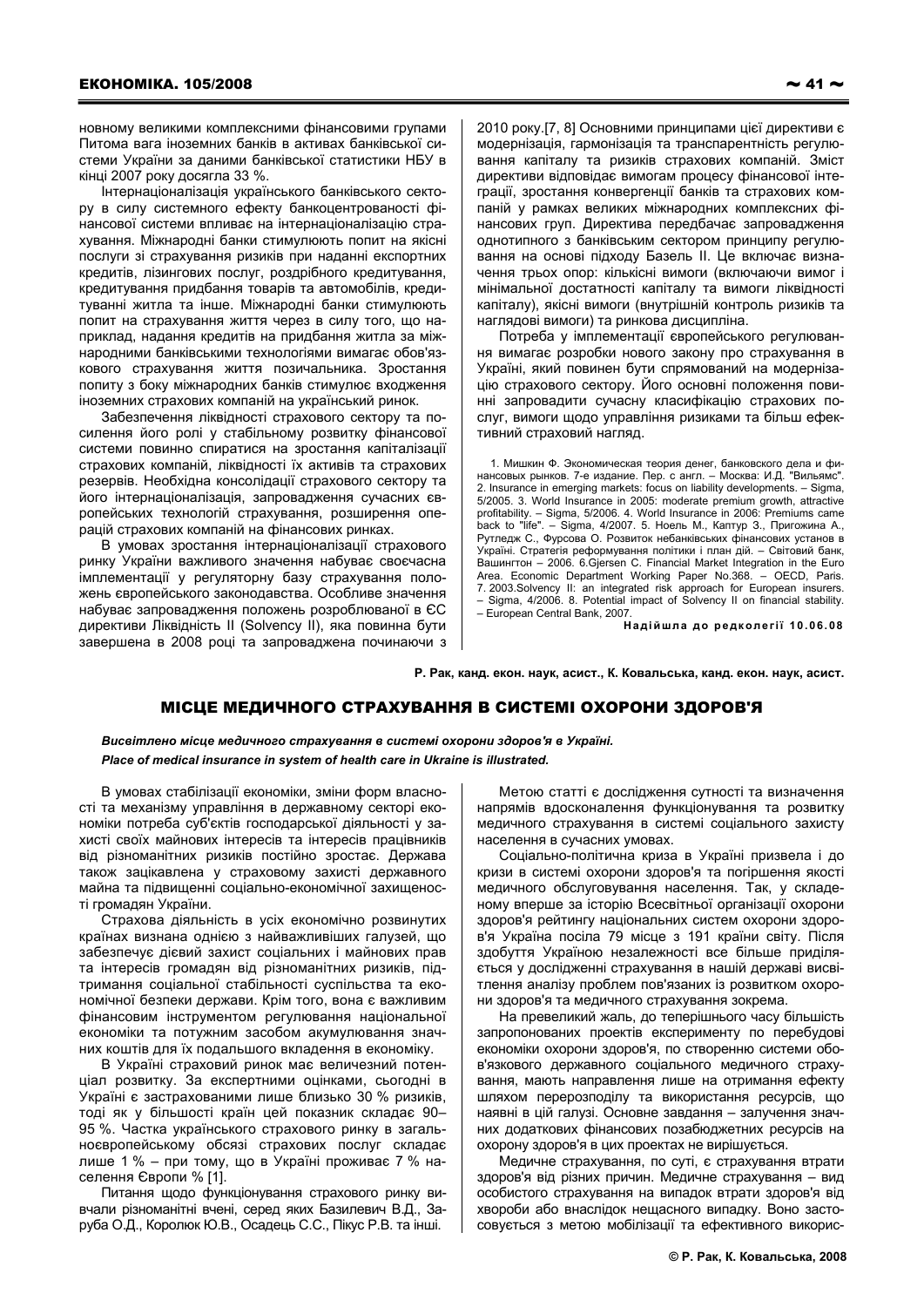тання коштів на покриття витрат на медичне обслуговування страхувальників. Може мати форми обов'язкового і добровільного страхування. Договори медичного страхування укладаються в груповому та індивідуальному порядку. Цей документ є гарантією отримання медичної допомоги в обсягах і на умовах, визначених чинним законодавством або правилами страхування [2, С.67]

У сучасних умовах необхідний принципово новий підхід до організації охорони здоров'я, що гарантує право кожного громадянина на отримання медичної допомоги, відповідної рівню розвитку як країни загалом, так і окремих її регіонів. Реалізацію такого підходу найближчим часом може забезпечити система страхової медицини. На відміну від державної охорони здоров'я. побудованої переважно за територіальним принципом, вона заснована на виробничому принципі організації і складається у відрахуванні підприємствами коштів на можливі профілактику і лікування кожного працівника. При цьому витрати на медичне обслуговування включаються в собівартість продукції.

Як показує світовий досвід, перехід до страхової медицини є необхідним в умовах ринкової економіки і розвитку ринку медичних послуг, оскільки він забезпечує, по-перше, гарантованість і доступність високоякісних медичних послуг (навіть при неминучому зростанні цін на них) для широких верств населення; по-друге, допомагає розв'язанню проблеми залучення додаткових фінансових ресурсів в сферу охорони здоров'я. Так, Частка державного фінансування в загальних витратах на охорону здоров'я становить: в США - 52 %, Греції - 58 %, Португалії – 60 %, Італії, Ізраїлі, Австрії – 73 %, Канаді – 74 %, Німеччині - 78 %, у Великій Британії - 86 %/

Рівень медичної та медикаментозної допомоги, яка сьогодні надається в Україні, не сприяє можливості мати здорову націю в майбутньому. За показником витрат на охорону здоров'я в розрахунку на одного жителя, Україна займає 111-те місце серед 191 країни світу та восьме серед країн СНД (пропустивши вперед не лише країни Балтії і Білорусь, а й Молдову). У 2000 році вони становили \$15 на рік, в той час як у США - \$3750. Проведений розрахунок показав, що для забезпечення необхідної медичної допомоги в межах рівня 1990 року (\$150 в рік на 1 жителя), виникає потреба щорічного фінансування в сумі не менше \$7,5 млрд., тобто у 7,5 рази більше [3].

На фоні зростання захворюваності бюджет держави не забезпечує основні потреби охорони здоров'я, і впровадження страхової медицини є першочерговим завданням як на державному рівні в плані прийняття проекту нормативних актів, так і на місцевому - в плані проведення значної підготовчої роботи всіх рівнів охорони здоров'я населення.

Противники страхової медицини вважають, що навіть при умові її впровадження основна частина населення отримає лише мінімум необхідної допомоги без перспектив її поліпшення. Замість партійної і державної еліти в добре оснащених клініках виявляться власники солідних грошових сум.

Подібні побоювання не мають під собою реальних підвалин, оскільки саме за допомогою страхової медицини можна відмовитися від залишкового принципу фінансування охорони здоров'я, істотно збільшити обсяг ресурсів, що виділяються галузі, і тим самим створити необхідні економічні умови для радикального підвищення рівня обов'язкового медичного обслуговування всього населення. Системи додаткового медичного страхування за правильної її організації забезпечать не тільки поліпшення якості обслуговування застрахованих по цих системах, але і будуть сприяти розвитку медичних послуг для іншої частини населення шляхом акумуляції додаткових фінансових ресурсів в системі охорони здоров'я.

Важливим аргументом на користь медичного страхування є широке поширення його в розвинених країнах світу, що забезпечує високий рівень медичних послуг різним категоріям громадян.

Введення принципів медичного страхування передбачає перехід галузі на ринкові відносини, при яких діють жорсткі економічні закони. Тому обов'язковою умовою цього перекладу є впровадження економічних методів господарювання в практику роботи медичних установ.

Ринкова модель господарського механізму сфери охорони здоров'я засновується на наступних принципах організації і функціонування:

√ багатоукладність (змішаний характер) економіки охорони здоров'я;

√ господарсько-фінансова самостійність установ охорони здоров'я, що засновують свою діяльність на різних формах власності;

√ соціально-економічна і юридична відповідальність медичних установ за результати діяльності;

√ надання медичних послуг шляхом їх купівліпродажу по цінах, що забезпечують не тільки покриття витрат на ці послуги, але і отримання певного прибутку. Крім того, ціни повинні формуватися з урахуванням якості медичних послуг і співвідношення попиту і пропозиції на них на ринку медичних послуг;

√ фінансування установ охорони здоров'я в формі самофінансування з виручки від реалізації медичних послуг, наданих населенню, з урахуванням їх кількості, якості і ефективності:

√ розширення відповідальності за охорону здоров'я населення. [3, С.34]

Основною ланкою багатоукладної системи охорони здоров'я виступають економічно самостійні, несучі всю повноту відповідальність за результати своєї лікарської і господарсько-фінансової діяльності, медичні установи (їх об'єднання) різного профілю і призначення, діяльність яких засновується на різних формах власності, методах управління і фінансування.

Медичну допомогу в системі медичного страхування можуть надавати акредитовані у встановленому порядку лікувально-профілактичні установи з будь-якою формою власності і самостійно практикуючі медичні працівники. Вони є самостійно господарюючими суб'єктами і будують свою діяльність на основі договору зі страховою організацією [4, С. 123].

Первинна медична допомога здійснюється групами медичного персоналу або окремими медичними працівниками, що є самостійно господарюючими суб'єктами і шо здійснюють свою діяльність по одній з наступних форм:

√ за договором з місцевими органами влади;

√ за договором зі страховими організаціями.

Таким чином, основним принципом побудови моделі фінансування охорони здоров'я, що використовує принципи медичного страхування, є виділення самостійних суб'єктів права, між якими стають можливими ринкові відносини. Цей принцип виступає альтернативним до існуючої нині державно-монополістичної системи фінансування охорони здоров'я, яка штучно об'єднує представників послуг і платіжну сторону.

В умовах медичного страхування виникає "трикутник" взаємовідносин в системі. Споживач, що звертається за медичною допомогою до установ, що надають цю допомогу, купує послугу, рахунок за яку останні направляють платіжній стороні - страховій організації. Платники, контролюючи рахунки і зіставляючи їх з кількістю і якістю "проданих" послуг завершують платіжний цикл.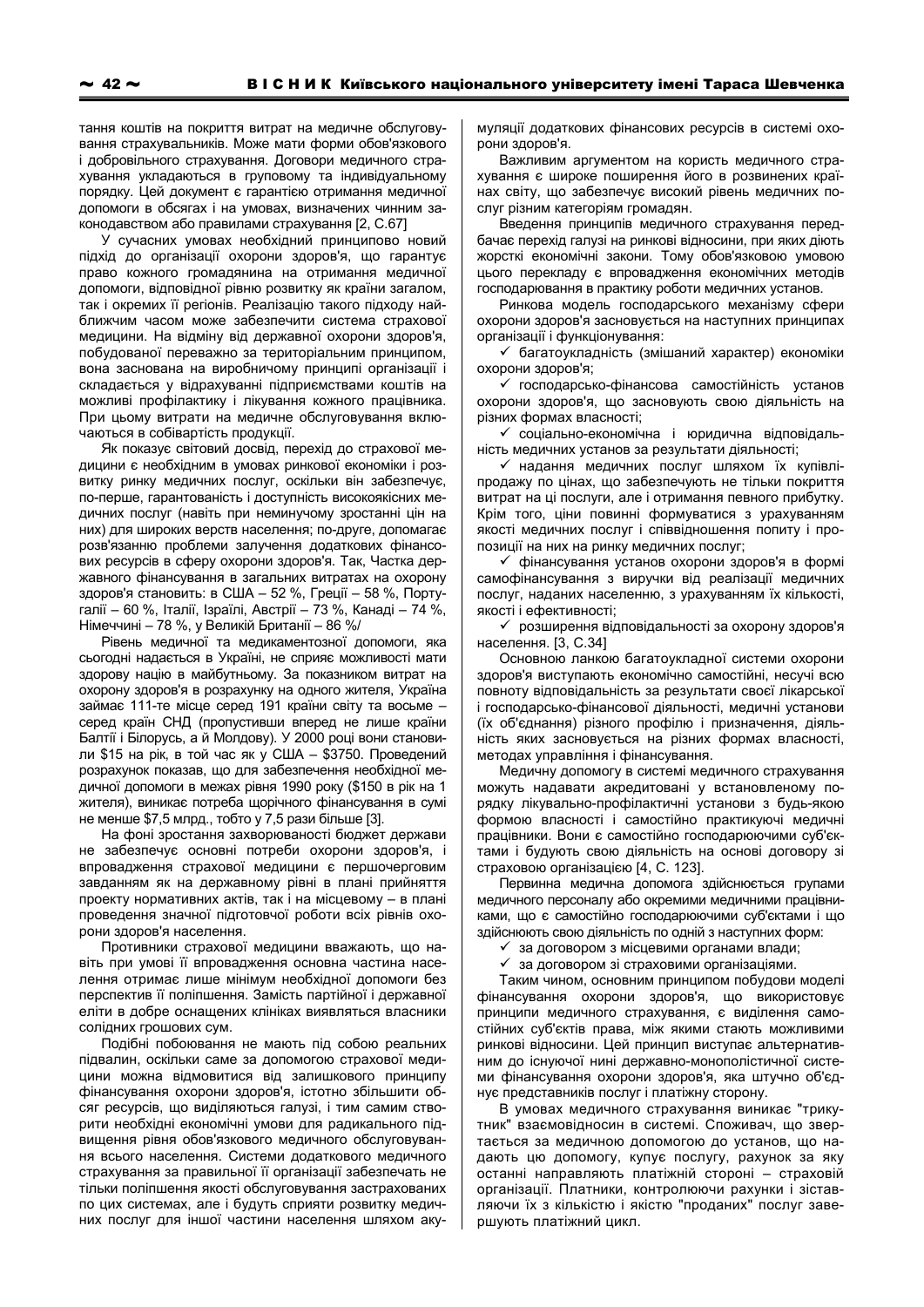Необхідною умовою ефективного функціонування багатоукладної економіки охорони здоров'я є створення ринку медичних послуг, який повинен виступати як "економічне середовище" діяльності медичних установ, механізм, що забезпечує взаємозв'язок "виробників" і споживачів медичних послуг, а також в ролі найважливішого регулювальника всієї сукупності відносин і соціально-економічних процесів в сфері охорони здоров'я. Формування ринку медичних послуг передбачає створення умов і передумов для реалізації системи ринкових свобод і прав споживачів.

Загалом має підтримуватися відповідність між темпами зростання показників, що характеризують кінцеві результати діяльності установ охорони здоров'я, стан суспільного і індивідуального здоров'я населення - з одного боку, і темпами зростання цін на медичні послуги - з іншого. Контроль і регулювання цін необхідно здійснювати економічними методами, неприпустиме введення штучних обмежень, адміністративного тиску.

Економічні перетворення, що проводяться в нашій країні, перехід всієї економіки на ринкові відносини будуть поступово створювати необхідні передумови і умови для реалізації основних положень реформи галузі. Таким чином. глибина і масштабність майбутніх змін диктує доцільність поступового впровадження в практику охорони здоров'я положень нової фінансової моделі галузі і їх поетапне освоєння. [5, С.287].

Досвід організації охорони здоров'я, накопичений в багатьох розвинених країнах, заслуговує ретельного вивчення і використання в практиці господарювання нашої країни.

3 всієї різноманітності форм організації охорони здоров'я за способом фінансування умовно можна виділити три групи систем: державні (бюджетні), системи соціального страхування і приватні.

3 позицій задач, що стоять в цей час перед вітчизняною охороною здоров'я, системи соціального страхування на випадок хвороби представляють найбільший інтерес, оскільки вони володіють рядом переваг в порівнянні з іншими системами. І, передусім перед приватною системою, оскільки система соціального страхування, так само як і бюджетна, фінансується з суспільних фондів споживання, забезпечуючи при інших рівних умовах однакові соціальні гарантії в наданні медичною допомоги населенню незалежно від розміру фінансової участі пацієнтів і їх платоспроможності. Саме суспільна солідарність відрізняє державне страхування від індивідуального (приватного): здоровий платить за хворого, молодий за старого, багатий за бідного. Принцип суспільної солідарності придбаває особливе значення саме тепер, коли вартість лікування значно зростає, і оплачувати медичні витрати кожному окремому пацієнту стає все важче.

Крім того, приватні системи охорони здоров'я мають ще ряд недоліків, найбільш серйозний з яких - значне обмеження можливостей державного регулювання в області охорони здоров'я людей.

Аналіз зарубіжного досвіду показує, що в країнах з ринковою економікою склалося два основних типи систем фінансування охорони здоров'я:

1) американська - заснована переважно на самозабезпеченні населення у разі хвороби;

2) західноєвропейська - заснована значною мірою на суспільних фондах страхування.

Крім того, послабляється жорсткість бюджетних обмежень. Система державних фінансів отримує додаткові можливості залучення коштів підприємців і працівників, зацікавлених в отриманні медичної допомоги. І хоч цільове оподаткування має свої межі, проте, цей механізм забезпечує більш значний приток фінансових

ресурсів. Цільовий податок, особливо на поліпшення служби охорони здоров'я, підвищити легше, ніж загальний. Не випадково, що ставки внесків підприємців і трудящих на соціальне страхування по хворобі у всіх західних країнах неухильно ростуть, в той час як загальні податки мають більш складну і менш універсальну динаміку. Другою дуже важливою перевагою є те, що цільові страхові фонди формуються на децентралізованій основі. Місцева влада має право самостійно визначати умови фінансування і розміри пільг. Виходячи з оцінки місцевих реальних можливостей і потреб в медичній допомозі, вони можуть акумулювати додаткові кошти і на цій основі розширювати набір видів медичної допомоги, що гарантуються.

Децентралізація фінансування не перешкоджає проведенню єдиної національної політики охорони здоров'я. За допомогою цільових програм і субсидій центральні власті можуть активно впливати на рішення територіальних органів. Від фінансової допомоги центра залежить можливість реалізації місцевих програм і ініціатив. Субсидії спрямовують на рішення найбільш пріоритетних задач охорони здоров'я, розвиток лікувально-профілактичної допомоги в районах з більш високою смертністю і захворюваністю населення.

Наступною не менш важливою перевагою даної системи, на нашу думку, є те, що підприємства приймають пряме, а не непряма участь в формуванні страхових фондів. Підприємці матеріально зацікавлені в тому, щоб працівники не страждали від поганих умов праці, економічно шкідливих виробництв і технологій, оскільки це неминуче спричиняє додаткові витрати. Щоб уникнути податкових вилучень, різних штрафних санкцій, компанії йдуть на розширення заходів по попередженню захворювань і виробничого травматизму працівників. Поліпшення умов праці або реалізації екологічних проектів стає засобом економії по іншій статті витрат - фінансуванню страхової медицини. Саме ця особлива зацікавленість в більш здоровому працівникові відрізняє страхові системи. Зростаюча вартість лікування примушує підприємців порівнювати разову вигоду від застосування небезпечних для здоров'я населення виробництв з постійними витратами на відновлення здоров'я.

Страхові програми служать деяким компромісом між знеособленими загальнонаціональними системами і відомчою медициною і, на відміну від приватних, вони служать ефективним засобом реалізації групових інтересів.

Незважаючи на те, що історія існування медичного страхування в окремих країнах обчислюється десятиріччями, досі страхові системи не є чимось що устоялося. У світовій практиці функціонують вельми різноманітні системи страхування здоров'я: державні, приватні, комерційні і некомерційні. У більшості країн існують змішані системи медичного страхування. Іншими словами, в одних країнах домінує державне страхування на випадок хвороби, в інших - приватне. Міра розвитку приватного добровільного страхування в тій або іншій країні залежить в основному від потреби в додатковому обслуговуванні, що не забезпечується основними службами охорони здоров'я (наприклад, у Франції, Японії і Швейцарії), і від того, в якій мірі окремі групи населення (в основному з високим прибутком) можуть віддати перевагу допомозі приватних лікарів.

Вибір характеру і форми медичного страхування в кожній країні безпосередньо залежать від конкретних економічних і культурно-історичних умов, від особливостей демографічних і соціальних показників, рівня захворюваності і інших чинників, що характеризують загальний стан здоров'я і рівень медичного обслуговування в країні.